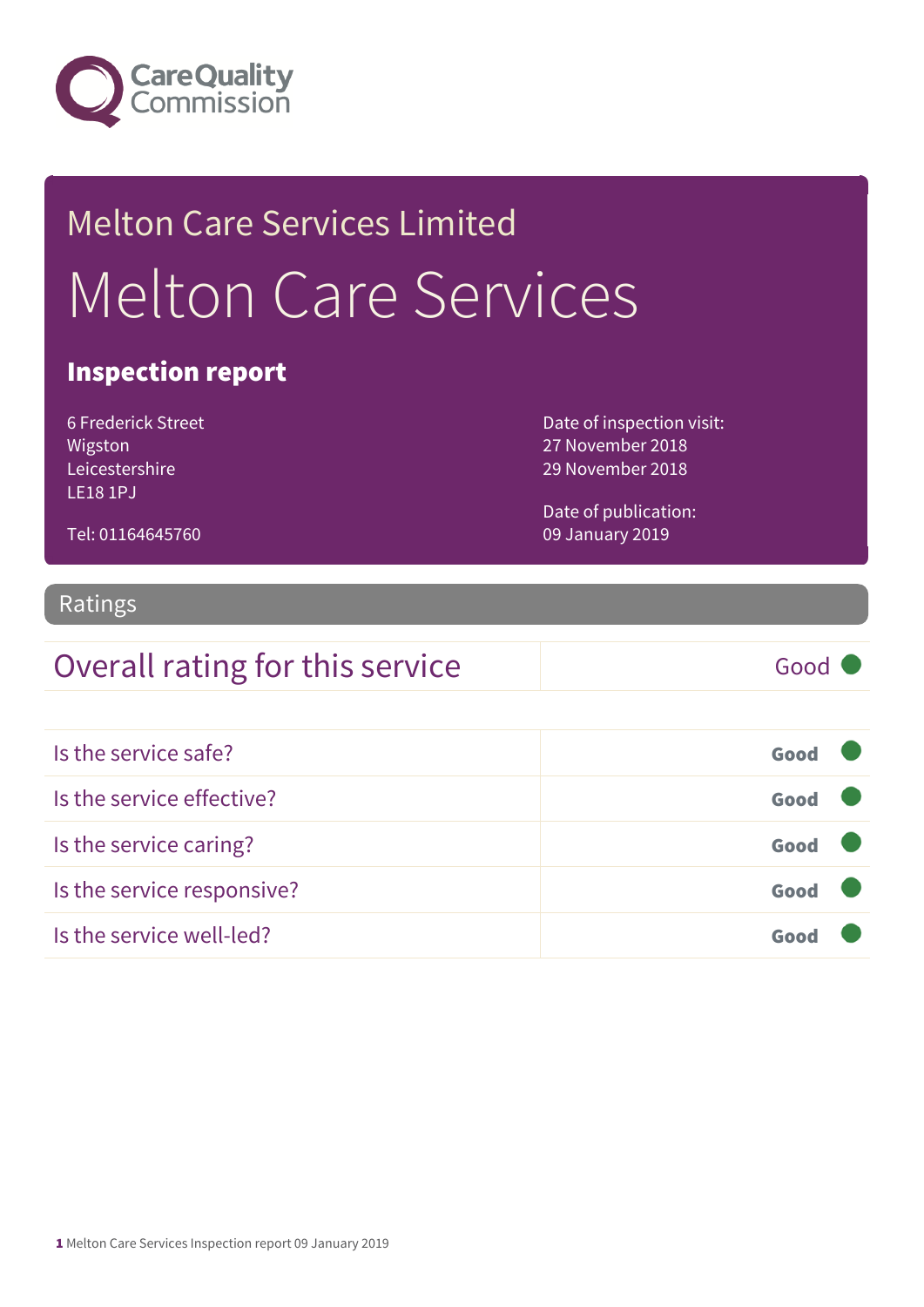#### Summary of findings

#### Overall summary

This inspection took place on 27 and 29 November 2018 and was announced.

This was the first comprehensive inspection carried out at Melton Care Services since they registered with CQC in August 2017.

Melton Care Services is a domiciliary care agency. It provides personal care to people living in their own homes. On the day of our visit, they were providing care for 50 people.

The service had a registered manager. A registered manager is a person who has registered with the Care Quality Commission to manage the service. Like registered providers, they are 'registered persons'. Registered persons have legal responsibility for meeting the requirements in the Health and Social Care Act and associated Regulations about how the service is run.

The provider had systems in place to assess and monitor the quality and safety of the service; they acted upon their findings and used the learning from these to drive improvements.

People's risks were assessed and reviewed regularly or as their needs changed; people received their care as planned to mitigate their known risks.

People received care from staff they knew most of the time. People received care from staff that had received training and support to carry out their roles.

Staff understood their roles and responsibilities to safeguard people from the risk of harm.

People were supported to access relevant health and social care professionals. There were systems in place to manage medicines in a safe way.

Staff demonstrated their understanding of the Mental Capacity Act, 2005 (MCA). Staff gained people's consent before providing personal care. People were involved in the planning of their care which was person centred and updated regularly.

People were encouraged to make decisions about how their care was provided and their privacy and dignity were protected and promoted. People had developed positive relationships with staff. Staff had a good understanding of people's needs and preferences.

People were supported to express themselves, their views were acknowledged and acted upon and care and support was delivered in the way that people chose and preferred.

People using the service and their relatives knew how to raise a concern or make a complaint. There was a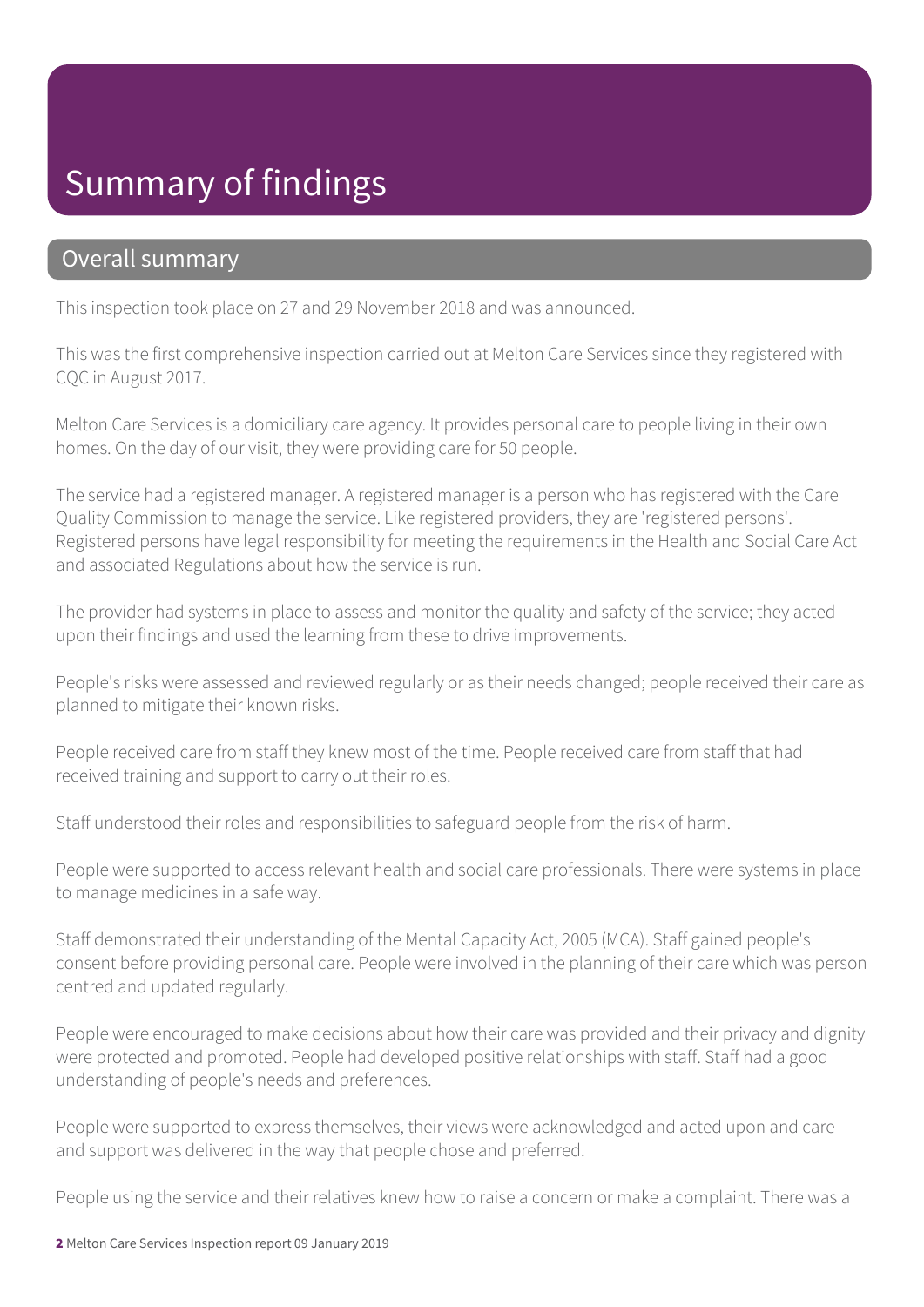complaints system in place and people were confident that any complaints would be responded to appropriately.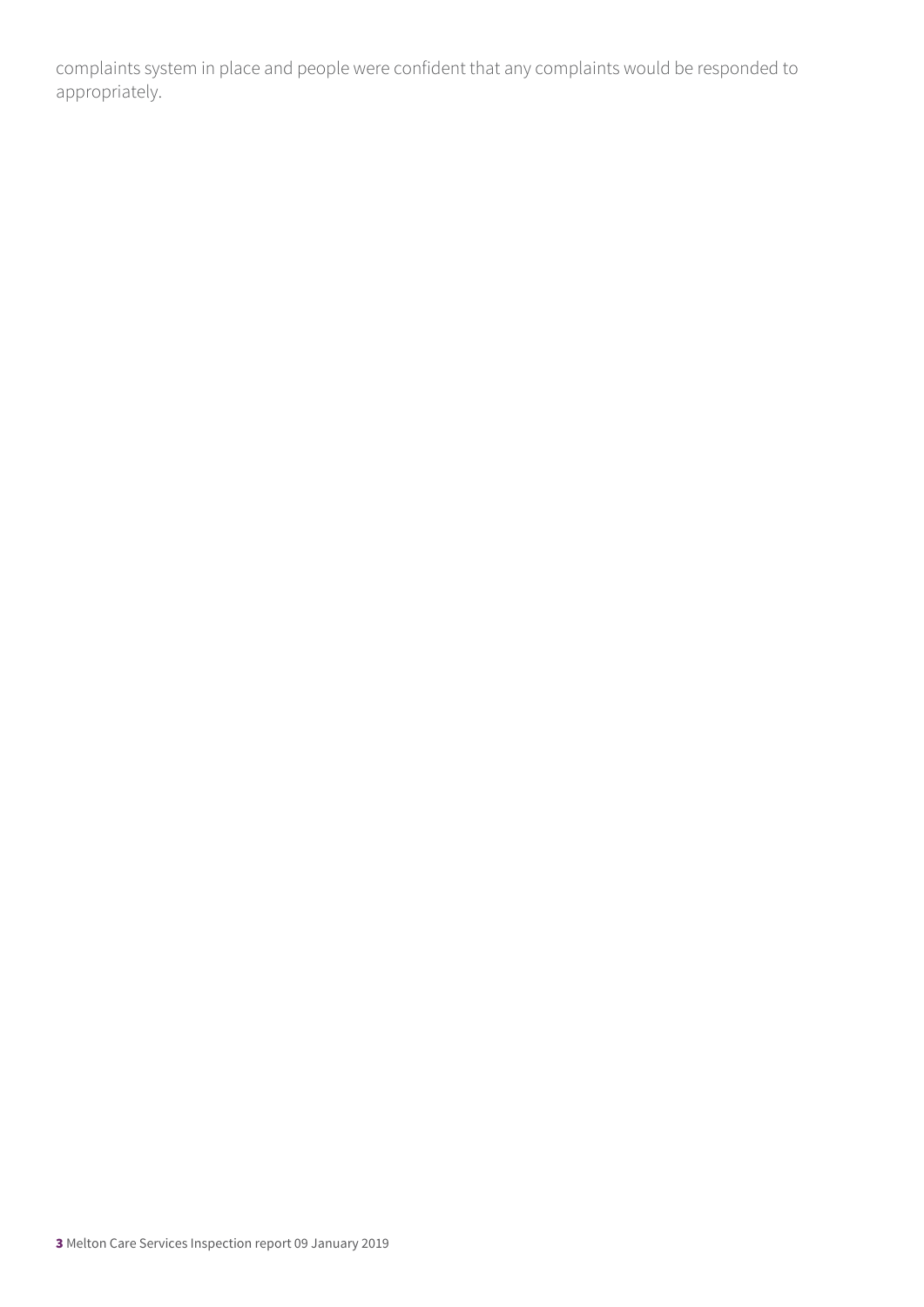#### The five questions we ask about services and what we found

We always ask the following five questions of services.

| Is the service safe?                                                                                    | Goo  |
|---------------------------------------------------------------------------------------------------------|------|
| The service was safe.                                                                                   |      |
| People's risks assessments were reviewed regularly or as their<br>needs changed.                        |      |
| There were enough staff deployed to meet people's needs.                                                |      |
| The provider followed safe recruitment procedures.                                                      |      |
| People received care from staff that knew how to safeguard<br>people from abuse.                        |      |
| Staff followed safe medicines management and infection control<br>procedures.                           |      |
| Is the service effective?                                                                               | Good |
| The service was effective.                                                                              |      |
| People's care was delivered in line with current legislation,<br>standards and evidence based guidance. |      |
| Staff received the training and support they required to carry out<br>their roles.                      |      |
| People were supported to eat and drink enough to maintain a<br>balanced diet.                           |      |
| People's consent was sought before staff provided care.                                                 |      |
| Is the service caring?                                                                                  | Good |
| The service was caring.                                                                                 |      |
| People were treated with kindness and respect by staff.                                                 |      |
| People were supported to be involved in planning their care.                                            |      |
| People's privacy and dignity were maintained and respected.                                             |      |
| Is the service responsive?                                                                              | Good |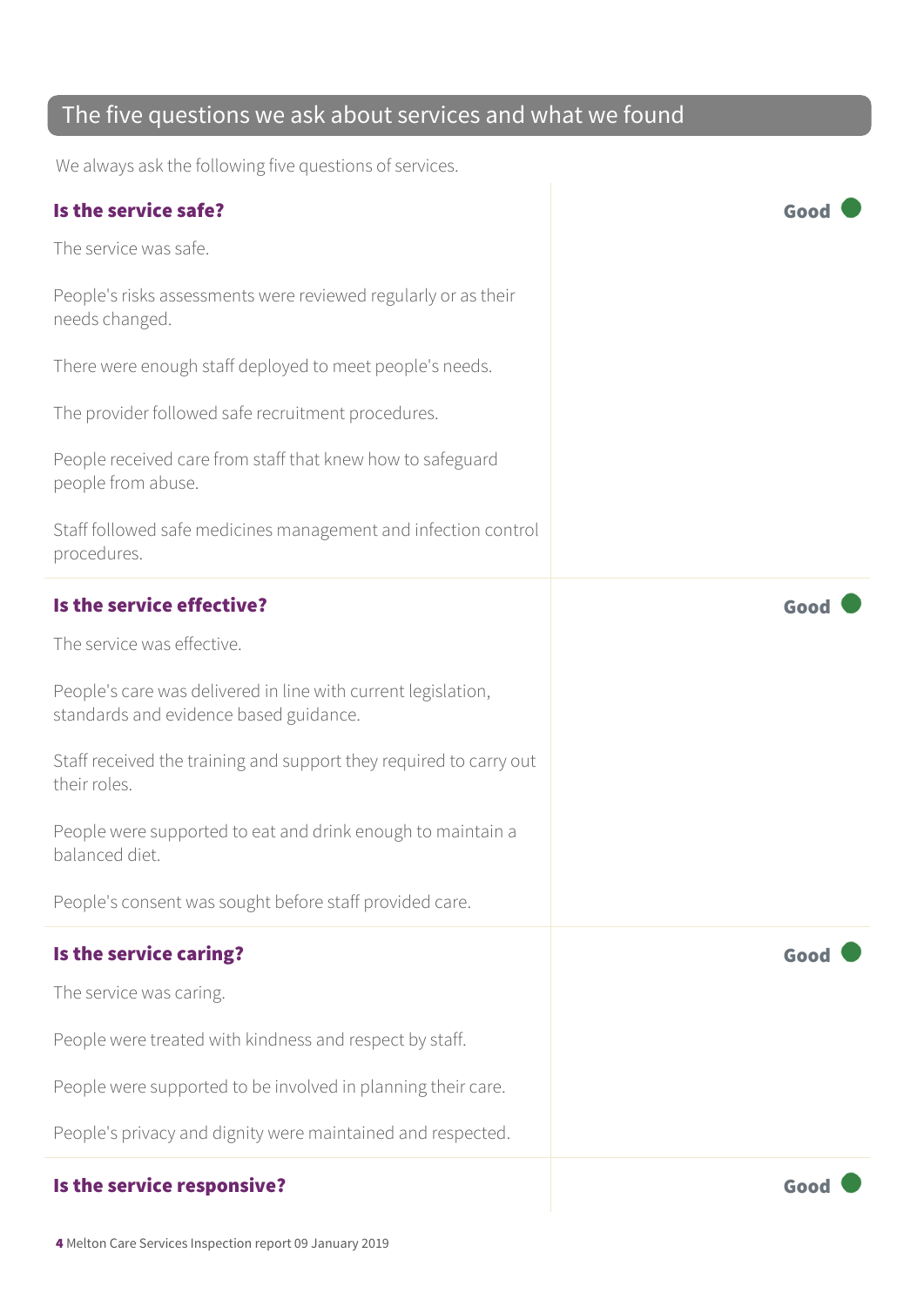| The service was responsive.<br>People received care that met their needs.<br>People had information on how to make complaints and the<br>provider had procedures they followed to manage complaints. |      |
|------------------------------------------------------------------------------------------------------------------------------------------------------------------------------------------------------|------|
| The manager planned to discuss people's needs relating to end<br>of life care.                                                                                                                       |      |
| Is the service well-led?                                                                                                                                                                             | Good |
| The service was well led.                                                                                                                                                                            |      |
|                                                                                                                                                                                                      |      |
| There was a registered manager who understood their roles and<br>responsibilities.                                                                                                                   |      |
| The provider had systems in place to monitor and assess the<br>quality and safety of the service and took action to continually<br>improve the service.                                              |      |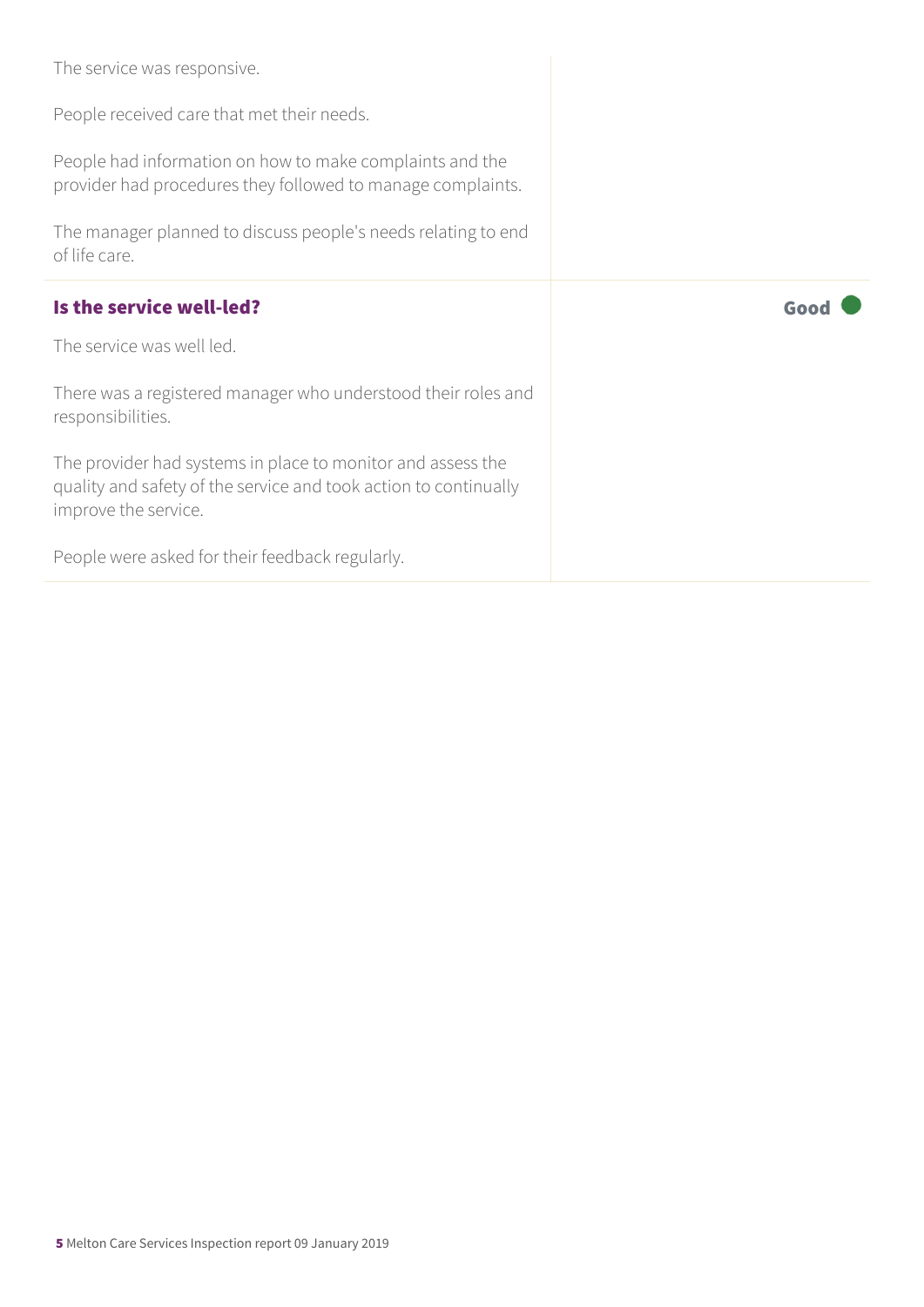

# Melton Care Services Detailed findings

## Background to this inspection

We carried out this inspection under Section 60 of the Health and Social Care Act 2008 as part of our regulatory functions. This inspection checked whether the provider is meeting the legal requirements and regulations associated with the Health and Social Care Act 2008, to look at the overall quality of the service, and to provide a rating for the service under the Care Act 2014.

This announced comprehensive inspection took place on 27 November 2018 by two inspectors and telephone calls were made to people using the service and their relatives on 29 November 2018 by an expert by experience. An expert-by-experience is a person who has personal experience of using or caring for someone who uses this type of care service. Our expert by experience had previous knowledge and experience of home care services.

This was the first comprehensive inspection.

We checked the information we held about the service including statutory notifications. A notification is information about important events which the provider is required to send us by law.

Before the inspection we asked for a Provider Information Return (PIR). This is a form that asks the provider to give some key information about the service, what the service does well and improvements they plan to make. The provider submitted their PIR in June 2018. We took this information into account when assessing the service.

During this inspection we spoke with six people using the service and four relatives. We spoke with five staff including the registered manager, and two senior staff, one care staff and one quality control staff. We also contacted the local authority that commissioned people's care who told us they had no concerns.

We looked at the care records for three people using the service including their daily records and medicines charts. We also examined other records relating to the management and running of the service. These included two staff recruitment files, training records, supervisions and appraisals. We looked at the staff rotas, complaints, incidents and accident reports and quality monitoring information.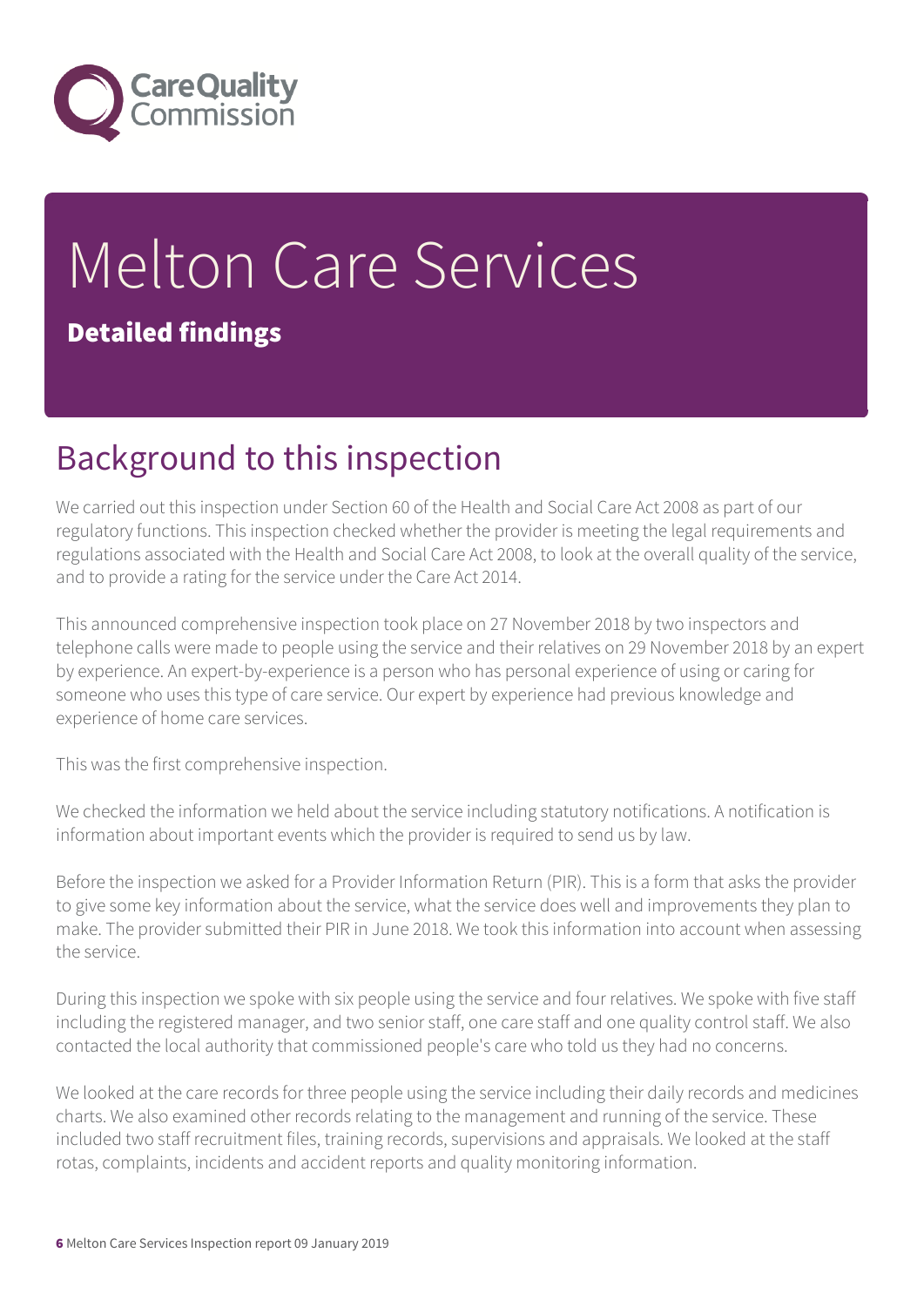## Our findings

People told us they felt safe receiving care from Melton Care Services Limited. One person told us, "If something isn't right I feel able to say." Staff had received training in safeguarding vulnerable adults, one member of staff told us, "I'd report any concerns to my manager or the co-ordinator." The registered manager had raised safeguarding alerts promptly and followed their systems and policies to investigate any concerns as required to do so by the local safeguarding authority.

People's risks had been assessed and reviewed regularly or as people's needs changed. Risk assessments reflected people's needs, for example, their mobility. People's care plans provided staff with clear instructions on how to reduce the known risks. For example, staff received instruction on the equipment required to support people to mobilise. One relative told us, "[Name] uses a tracking hoist. Staff do seem well trained with the hoist." A member of staff told us staff informed the office of any changes to people's care needs, they said, "All information is updated straight away."

People received their care as planned. One person told us, "I have the same one or two carers [staff]. They [staff] are mainly on time and always stay for the full time. They have never missed a visit." Staff rotas showed most people received care from the same team of staff on most days. One member of staff told us, "The rotas include travel time, staff log in at each call so we know they have arrived, and the time they leave." The registered manager had plans in place to assist staff to reach rural areas in adverse weather.

The registered manager followed safe recruitment and selection processes. Staff recruitment files contained all relevant information to demonstrate that staff had the appropriate checks in place. These included written references and a satisfactory Disclosure and Barring Service (DBS) check. The Disclosure and Barring Service carry out a criminal record and barring check on individuals who intend to work with children and vulnerable adults, to help employers make safer recruitment decisions.

There were appropriate arrangements in place for the management of medicines. Where people required care staff to assist them, staff recorded when they had administered their medicines. One relative told us, "They [staff] only occasionally may have to put cream on. They [staff] write it all down on the sheets they have." People had received their medicines as prescribed. Staff had received training in the administration of medicines and their competencies had been checked at spot checks.

People were protected from the risks of infection as the provider had infection control procedures that staff followed. Staff used personal protective equipment such as gloves and aprons when providing personal care and washed their hands before and after providing care. People confirmed this, for example, one person told us, "They bring gloves with them and they dispose of the gloves in a plastic bag."

The registered manager strived to make improvements to the service by using lessons learnt from reported events and complaints. For example, the registered manager shared the learning from staff at team meetings where they had asked staff 'what was going well, and not well?'. The registered manager had responded to staff feedback and improved the travel time between calls.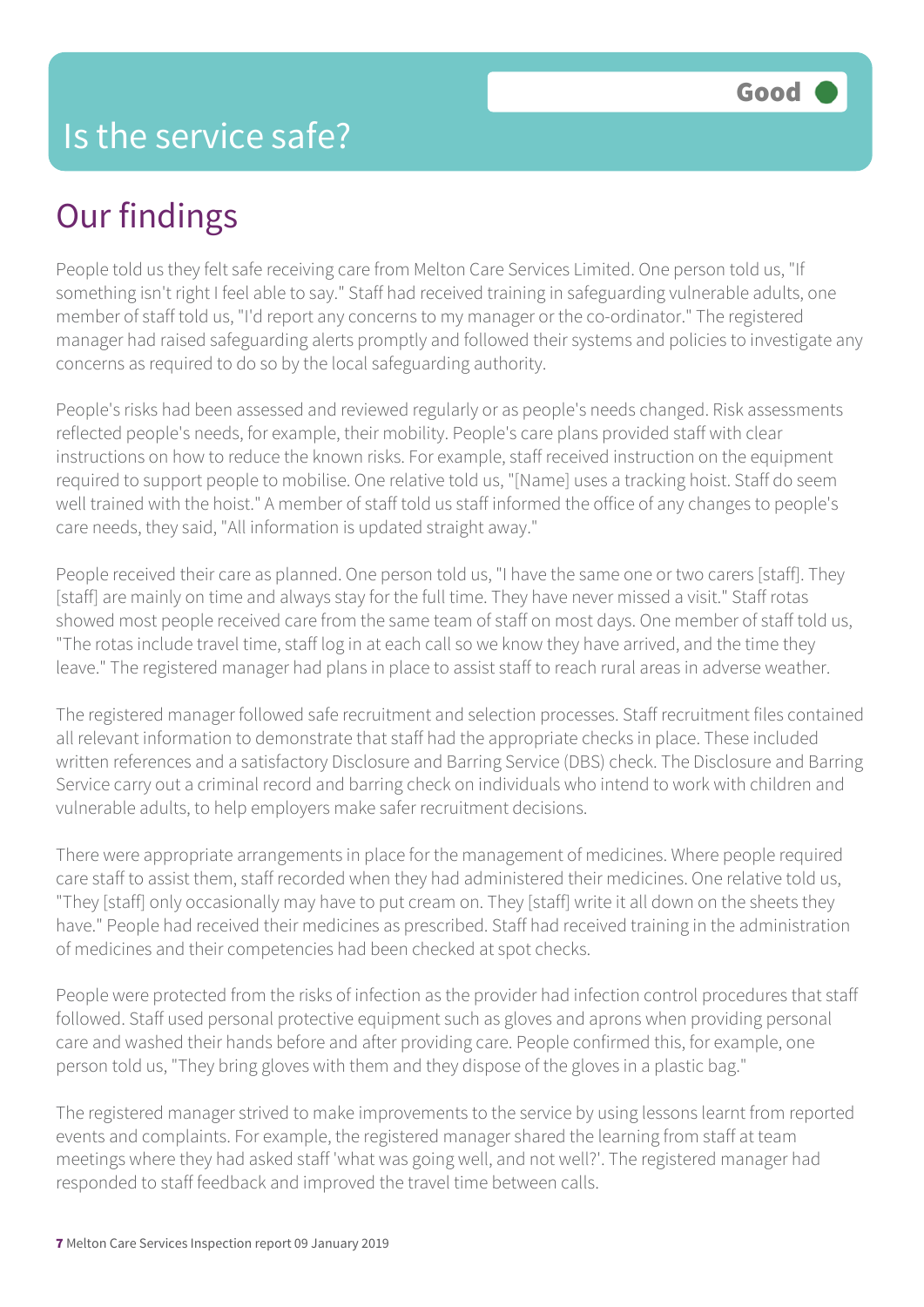#### Is the service effective?

## Our findings

The provider had systems in place to assess people to identify the support they required before receiving care from Melton Care Services Limited. The registered manager visited people in their homes to assess their needs and create a plan of care; this was updated as they got to know people or as their needs changed. One person told us, "[Senior staff] came, they went through my care plan with me when I came out of hospital. I do feel they listen and involve me in every decision." People's risk assessments were based on best practice and evidence based care. For example, moving and handling risk assessments.

People received care from staff that had the skills and knowledge to meet their needs. People told us they believed staff were trained to meet their needs. One person told us, "They [staff] seem well trained which helps me feel safe." Staff received training in providing personal care, this included moving and handling, first aid, safeguarding and medicines management.

Staff were pleased with the training they received, one member of staff said, "We get refresher training, this week's training includes safeguarding. We have the option to do other subjects like dementia and end of life care." Records showed that new staff had received an induction which included time to shadow more experienced staff. Staff received regular supervision in the form of spot checks, where the supervisors also checked staff competencies.

People who required assistance to make their meals received care form staff that had received training in food safety. Staff were allocated to people at regular intervals to allow people to have their meals at regular times. People told us they received their meals as planned. One person told us, "At lunchtime they [staff] visit and make me a hot meal. They heat a ready meal which I choose and they stay with me and clear up after. They [staff] then make me a hot drink and leave me that, water and a sandwich for 5pm. I'm very pleased with them." Staff reported any concerns about a change in people's appetite to the registered manager.

Staff reported any changes to people's behaviour or health to the registered manager; who contacted people's family or GP. One relative told us staff knew what to do in an emergency, they said, "[Staff] was very helpful and called for an ambulance for me and stayed with me until they arrived." Staff had information about the signs and symptoms to look out for with people's medical conditions, for example people living with Parkinson's disease.

The Mental Capacity Act 2005 (MCA) provides a legal framework for making particular decisions on behalf of people who may lack the mental capacity to do so for themselves. The Act requires that, as far as possible, people make their own decisions and are helped to do so when needed. When they lack mental capacity to take particular decisions, any made on their behalf must be in their best interests and as least restrictive as possible.

People can only be deprived of their liberty so that they can receive care and treatment when this is in their best interests and legally authorised under the MCA. We checked whether the service was working within the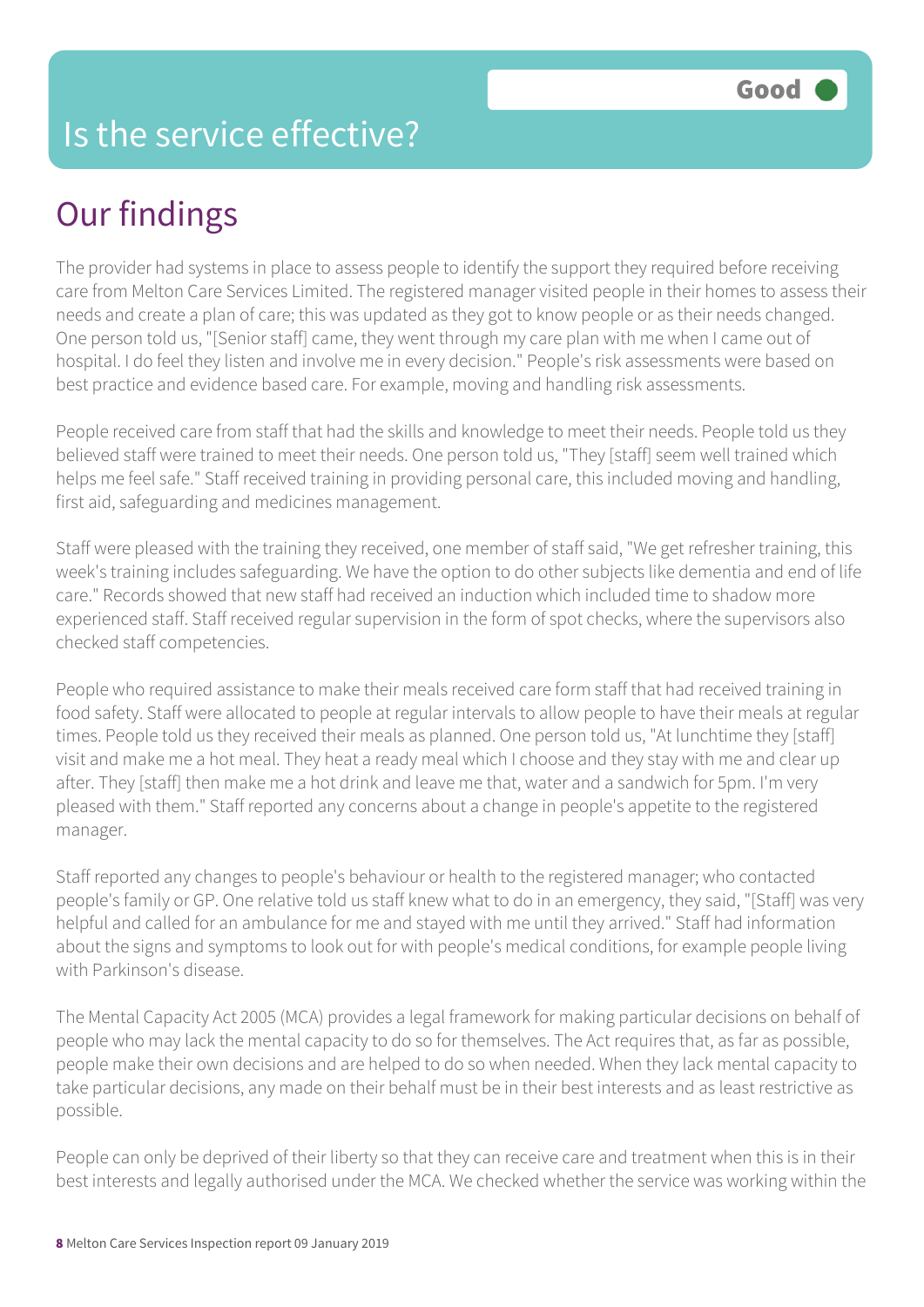principles of the MCA and whether any conditions on authorisation to deprive a person of their liberty were being met.

The registered manager understood their roles in assessing people's capacity to make decisions and people told us they were always asked about consent to care and treatment. People told us they had given their consent to staff.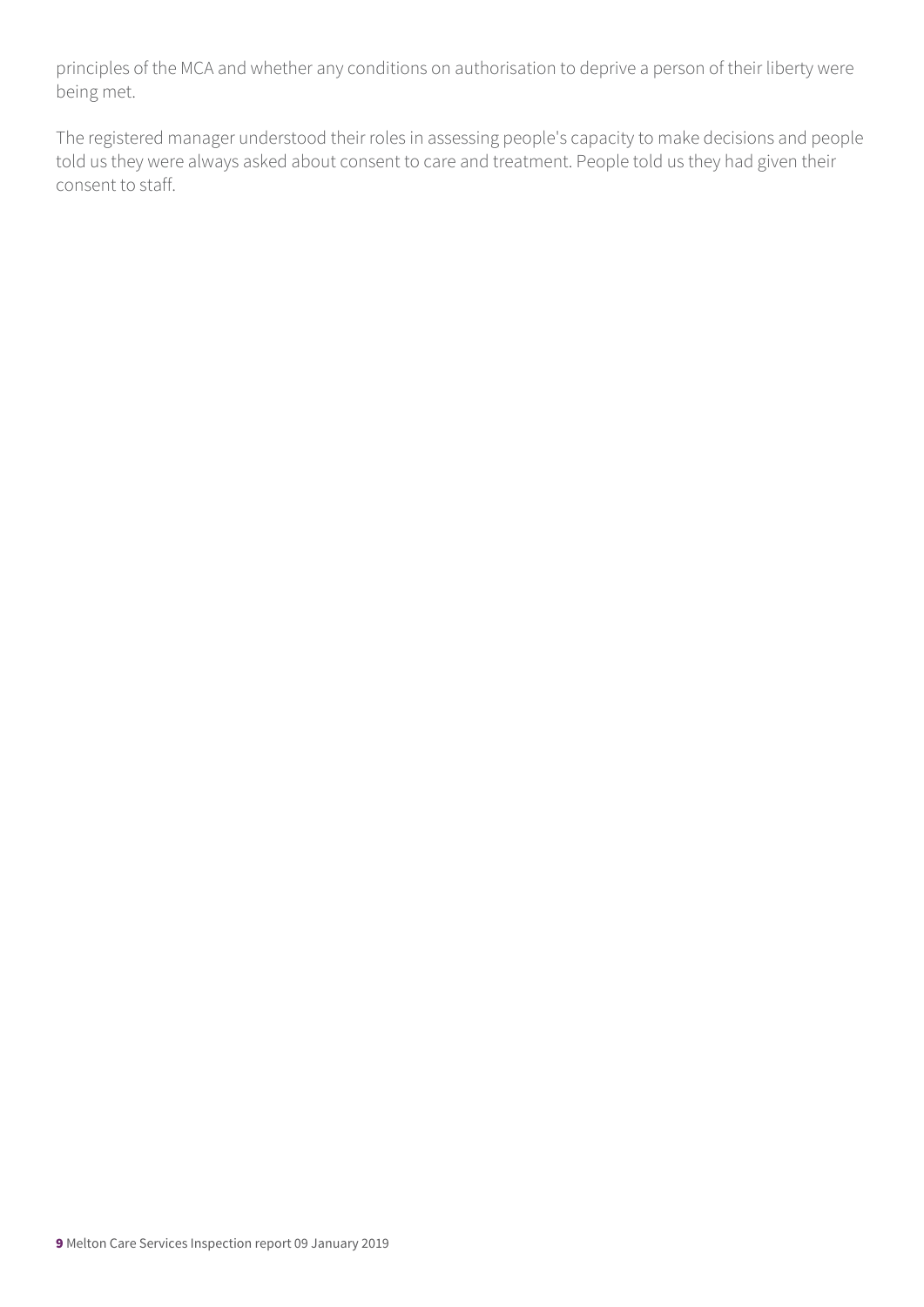## Our findings

People were very happy with the care and support they received. People told us staff were kind, one person said, "They will chat and that's important as they may be the only people I see all day." People had formed a good relationship with staff. People told us staff had got to know them well, one person told us, "Some [staff] show a real interest in me as a person and we share stories."

Relatives were also happy with the way staff supported their relatives, one said, "They [staff] are always talking and having a laugh with [Name]." Another relative told us, "[Name] is very happy with Melton Care Services Limited. [Name] has dementia and I think they [staff] understand and are cheerful and bright around [Name] which they respond to. [Name] likes that and staff chat and check they are ok." People had varying levels of communication skills and abilities. Staff had taken time to get to know people to enable them to understand unclear speech and hand gestures.

People's privacy and dignity were maintained. People told us they felt the staff helped them to maintain their dignity. One person told us they felt respected, "They [staff] are careful how they shower me and help me dry, they wrap a big towel around me and help me dress. I feel that I am in charge of things, I make the decisions." A relative told us, "They are really very nice and [Name] really likes them [staff], they are kind and respectful."

The provider had policies and procedures which took into account people's diverse needs. People told us they did not experience any discrimination. People's preferences were respected. One person said, "They did ask me which gender of carer I preferred and I said I didn't mind." Another person described how staff supported their choices daily, they said, "I can't reach into the wardrobe for my clothes but I decide what to wear."

There was a person-centred approach to the service offered and how the service was run. People's care plans demonstrated how the supervisors had taken time to get to know them and involved them and their families in planning their care. This included their interests and their needs; the care plans were adapted to meet people's individual needs

Staff respected people's confidentiality. One person told us, "They [staff] never talk about other people- they aren't allowed to." There was a policy on confidentiality to provide staff with guidance and staff were provided with training about the importance of confidentiality. Information about people was shared on a need to know basis. We saw people's files were kept secure in filing cabinets and computers were password protected to ensure information about people complied with the Data Protection Act.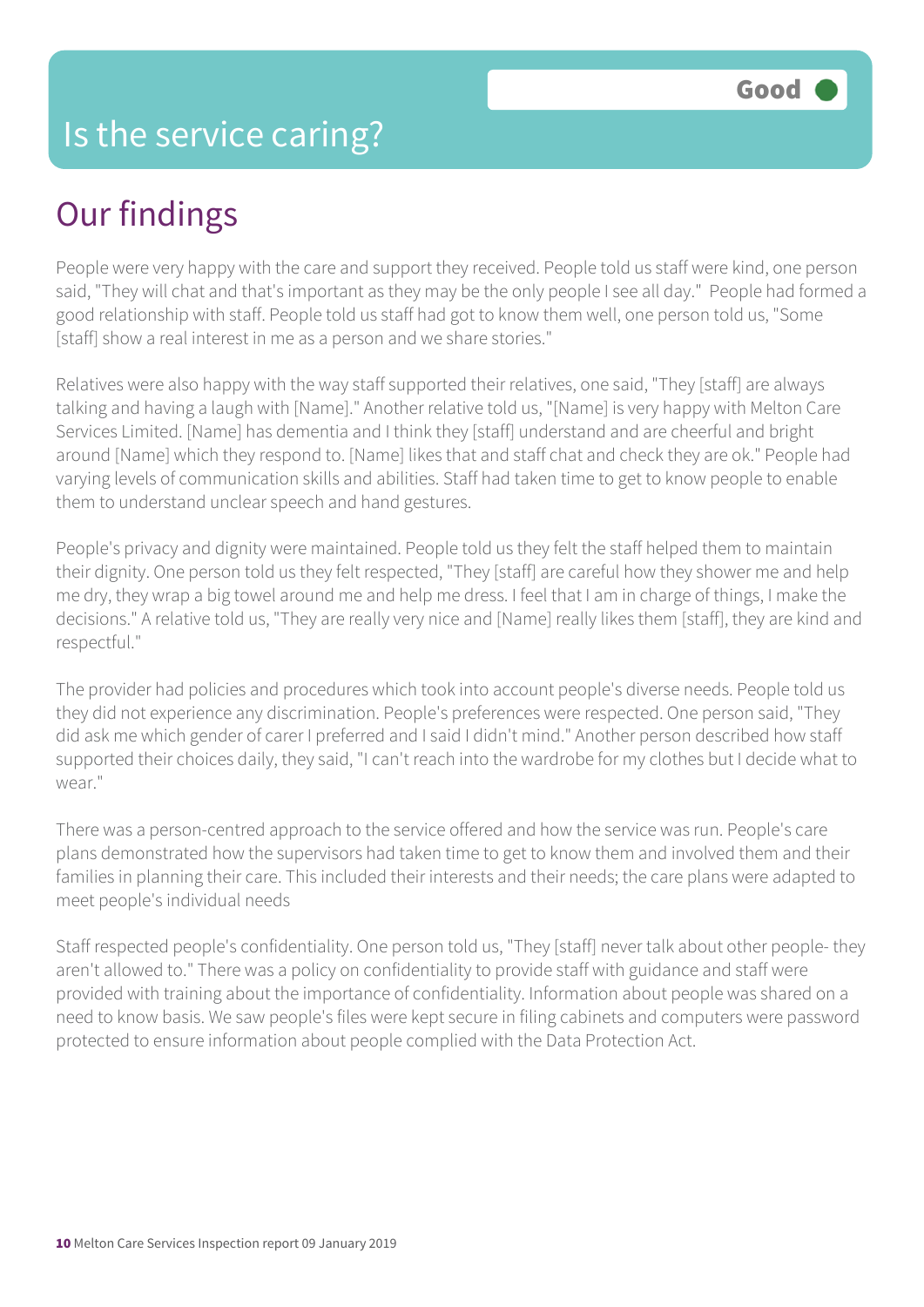#### Is the service responsive?

## Our findings

People's assessments and care plans considered people's values, beliefs, hobbies and interests along with their goals for the future. People, and where appropriate their relatives were involved in developing their care plans. People told us they were involved in their care planning.

People's care plans had been reviewed as their needs changed. One person said, "One of the senior carers came out, we went through the care plan. There were one or two things on the original care plan that had changed." Relatives told us they had copies of the care plans kept at their relative's homes. One relative told us "[Name's] care plan has been reviewed three or four times. They [the supervisors and staff] are very approachable and open. They also write about each visit and its quite a detailed thing they write."

Staff received regular updates about changes in people's care needs. The registered manager maintained an on-call system for staff to call in case of emergency or concerns outside office hours. The details of the calls were recorded and acted upon appropriately. Daily records were maintained to demonstrate the care provided to people.

People's care plans were person centred, identifying people's background, preferences, communication and support needs. People told us the care and support they received met their needs. People told us staff promoted their independence, one person told us, "The carers have helped increase my independence. They have encouraged me to walk without pushing me. They are gentle and wait to see what I want."

The provider had developed a policy to identify individuals with information and communication needs to ensure people had access to the information they needed in a way they could understand it, to comply with the Accessible Information Standard. The Accessible Information Standard is a framework put in place from August 2016 making it a legal requirement for all providers to ensure people with a disability or sensory loss can access and understand information they are given.

People felt confident that they could make a complaint. People told us they had not had to make a complaint and the registered manager told us they had not received any complaints in the last year. One person told us, "If I had a complaint I would contact [supervisor] and if she couldn't resolve it I would phone [registered manager] but I've never had reason to complain." The provider had a complaints procedure the registered manager would use if there were any complaints.

People had not had the opportunity to discuss what it meant to be at the end of life or make their preferences known in an advanced care plan. The registered manager planned to work with health professionals to understand whether people wished to remain in their homes or receive care in a hospital. Advance care planning is the term used to describe the conversation between people, their families and carers and those looking after them about their future wishes and priorities for care.